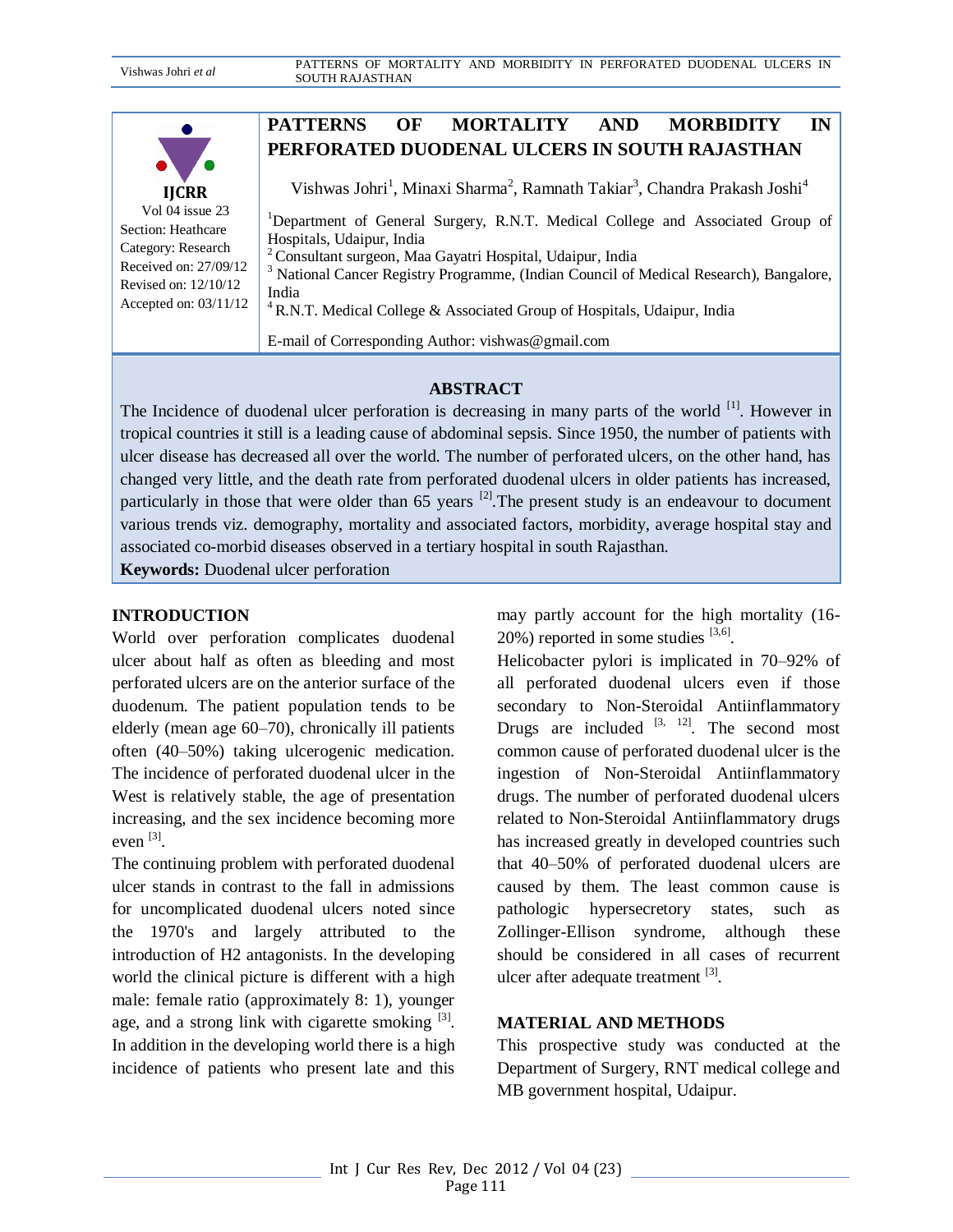| Vishwas Johri et al |                        | PATTERNS OF MORTALITY AND MORBIDITY IN PERFORATED DUODENAL ULCERS IN |  |  |  |  |
|---------------------|------------------------|----------------------------------------------------------------------|--|--|--|--|
|                     | <b>SOUTH RAJASTHAN</b> |                                                                      |  |  |  |  |

The study included 161 consecutive patients (150 males; 11 females) with perforated prepyloric/duodenal ulcer spread over a period of 18 months who presented to us in emergency. The diagnosis was made by a combination of history, clinical examination, gas under the diaphragm on radiological scout film and emergency explorative laparotomy.

#### **STATISTICAL ANALYSIS**

The data collected was entered into a database. Statistical processing and various calculations were performed with SPSS software (14th Version).Distribution of subjects according to their age, sex, personal history, co-morbid conditions, post operative complications, duration of stay were obtained. Relative risk was calculated by age and co-morbid illness.

#### **RESULTS**

The statistically classified and tabulated data revealed some important characteristics about the patients, the disease and the prognosis.

The percentage distribution of patients according to their age and sex is shown in table 1. 150 male and 11 female cases were registered during the study period. The minimum age was 15 years and maximum age was 93 years. Maximum numbers of patients were found to be between 30-69 years. Relationship between enlisted personal habits and their association with perforation and mortality is shown in table 2. It was found that almost half of the patients (47.2%) had no previous history of alcohol, smoking, corticosteroid, NSAID or antineoplastic drug intake. Significant numbers (31.1%) of patients were found to be smokers. NSAID intake was found in only 6.8% patients. None of these personal habits was found to significantly affect the prognosis of the patient in terms of mortality. About 88.6% of the patients had no co-morbid illness associated with the problem of perforation. Polytrauma (3.8%) emerged as the major co-morbid condition associated with the problem of perforation followed by cardiovascular disease (2.5%), COPD (1.3%) and others (2.4%).112 patients (69.6%) had no post-operative complications. The remaining 49 patients had 83 post-operative complications (Table 3) with respiratory infections 23(14.3%) and multiple organ dysfunction syndrome 21(13%) being the most common. Among these 49 patients, 25(51%) had one post-operative complication, 14(28.6%) had two complications and 10(20.4%) had 3 complications. Table 4 shows that about 22.1% of the patients had their stay in hospital below 8 days while a great majority (47.75%) had stayed for 8-10 days. Rest of all the patients had stayed for more than 10 days. The mean duration of hospital stay was 10.7 days and range being 1-57 days. Among the patients, 133 patients (82.6%) recovered completely. Significantly 21 (13.0%) patients' died. 7 patients (4.3%) left the hospital by other means such as against medical advice (3), on request (2) or even by absconding (2). Table 5 shows distribution of deaths according to age groups and relative risks. An increasing trend of mortality was found with increasing age. The patients with age above 65 years almost had 6.2 times higher risk of dying as compared to those who are below 45 years of age. In table 6 distributions of deaths according to their comorbid illness was sought. The patients with any co-morbid illness being present, showed almost 2.6 times higher risks of dying as compared to those patients who were not having any comorbid illness.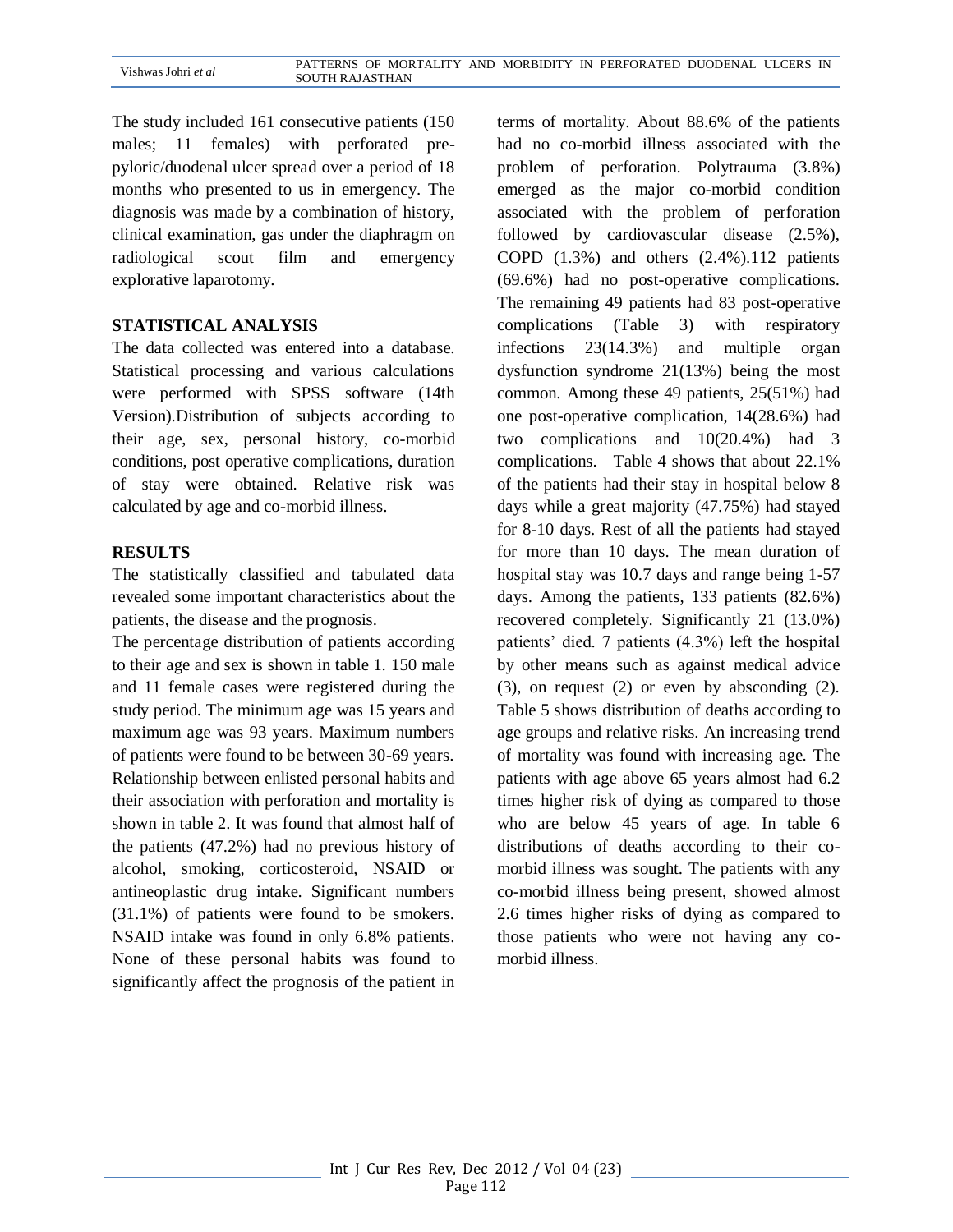| Vishwas Johri et al |                 | PATTERNS OF MORTALITY AND MORBIDITY IN PERFORATED DUODENAL ULCERS IN |  |  |  |
|---------------------|-----------------|----------------------------------------------------------------------|--|--|--|
|                     | SOUTH RAJASTHAN |                                                                      |  |  |  |

| Age Group (Years) | <b>Males</b> | <b>Percent</b> | <b>Females</b> | <b>Percent</b> | <b>Total</b>   | percent |
|-------------------|--------------|----------------|----------------|----------------|----------------|---------|
| $<$ 20            | 4            | 2.7            | 0              | 0.0            | 4              | 2.5     |
| $20-29$           | 13           | 8.7            |                | 9.1            | 14             | 8.7     |
| 30-39             | 28           | 18.7           | 0              | 0.0            | 28             | 17.4    |
| 40-49             | 31           | 20.7           | 3              | 27.3           | 34             | 21.1    |
| 50-59             | 32           | 21.3           | 3              | 27.3           | 35             | 21.7    |
| 60-69             | 29           | 19.3           | 3              | 27.3           | 32             | 19.9    |
| 70-79             | 9            | 6.0            | $\theta$       | 0.0            | 9              | 5.6     |
| 80-89             | 3            | 2.0            |                | 9.1            | $\overline{4}$ | 2.5     |
| $>=90$            |              | 0.7            | 0              | 0.0            |                | 0.6     |
| Total             | 150          | 100.0          | 11             | 100.0          | 161            | 100.0   |
| Mean              |              | 47.4           | 52.4           |                | 47.7           |         |
| S.D.              |              | 15.54          | 15.68          |                | 15.55          |         |

## **Table 1: Percentage distribution of subjects according to their age and sex**

## **Table 2: Distribution of subjects according to their Personal history**

| <b>Personal history</b> | <b>Frequency</b> | <b>Percent</b> | <b>Death</b> | <b>Percent</b> | <b>Relative risk</b> |
|-------------------------|------------------|----------------|--------------|----------------|----------------------|
| None                    | 76               | 47.2           | Ħ            | 14.47          |                      |
| Smoker                  | 50               | 31.1           |              | 10.00          |                      |
| NSAID intake            |                  | 6.8            |              | 9.09           | $- -$                |
| Combinations & other    | 24               | 14.9           |              | 16.66          |                      |
| Total                   | 161              | 100.0          | 21           | 13.04          |                      |
| Chi-square              | 0.968            |                |              | 0.13           |                      |

### **Table 3: Distribution of subjects according to their type of post-operative complications**

| <b>Complications</b>                       | <b>Frequency</b> | <b>Percent</b> |
|--------------------------------------------|------------------|----------------|
| <b>Respiratory infection</b>               | 23               | 14.3           |
| Multiple Organ Dysfunction Syndrome (MODS) | 21               | 13.0           |
| Superficial wound abscess                  | 9                | 5.6            |
| Complete wound dehiscence                  | 8                | 4.9            |
| Enterocutaneous fistula                    | 6                | 3.7            |
| Leakage of repair                          | 5                | 3.1            |
| Renal failure                              | 4                | 2.5            |
| Intra-abdominal abscess                    | 3                | 1.9            |
| Cerebrovascular accident (CVA)             | $\overline{c}$   | 1.2            |
| Cardiovascular disease                     | $\overline{2}$   | 1.2            |
| Total                                      | 83               |                |

\* % in relation to 161 observations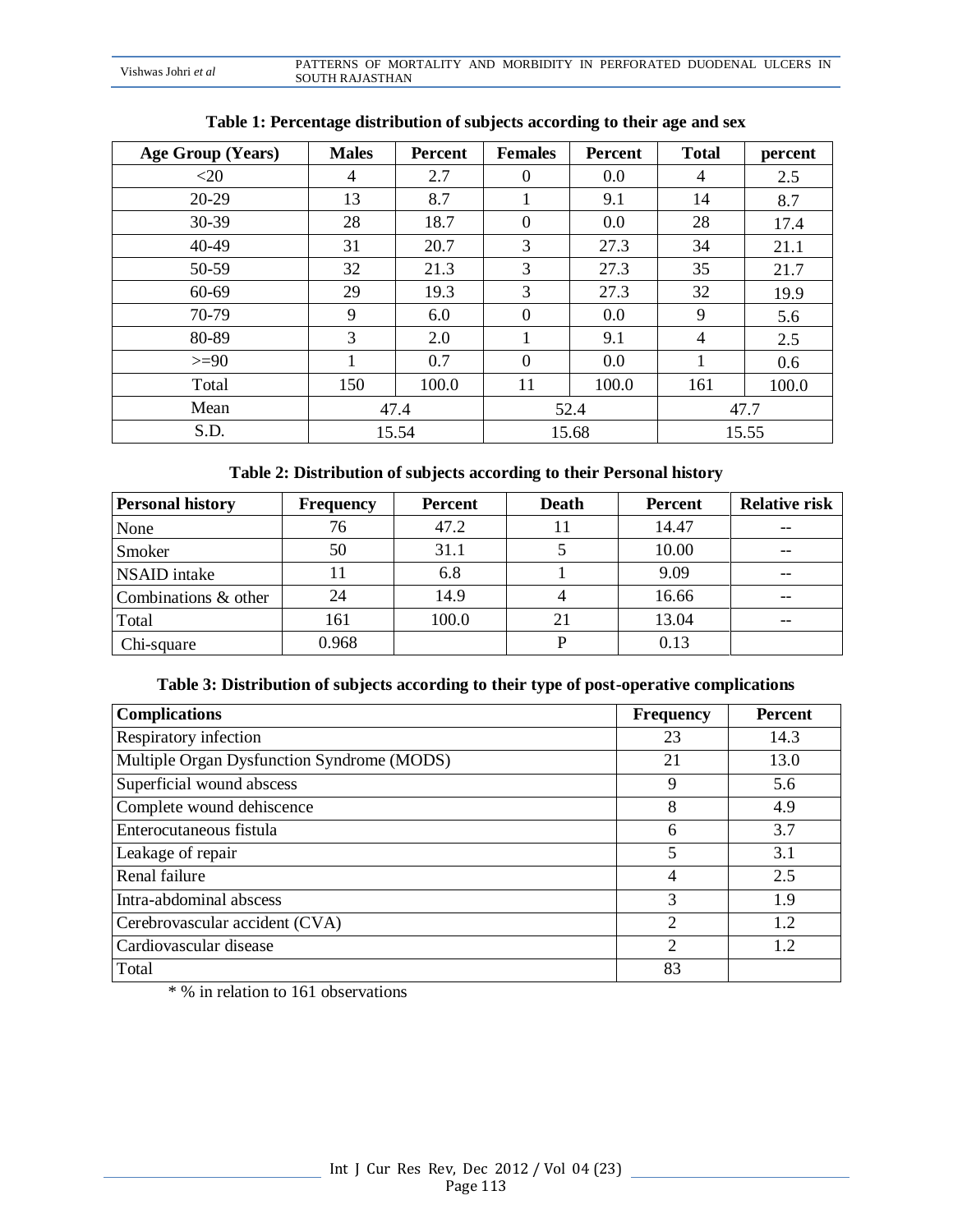| <b>Duration of stay</b> | <b>Frequency</b> | <b>Percent</b> |
|-------------------------|------------------|----------------|
| $\leq$ 7 days           | 33               | 22.1           |
| $8-10$ days             | 71               | 47.7           |
| $11-12$ days            | 21               | 14.1           |
| $\geq$ 13 days          | 24               | 16.1           |
| Total                   | 149              | 100.0          |
| S.D.                    | 6.57             |                |
| Not available*          | 12               | 7.5            |

**Table 4: Distribution of subjects according to their duration of stay**

 $*$  % in relation to 161 observations

**Table 5: Distribution of deaths according to age groups and relative risk**

| Age Group | <b>Total</b> |    |                     | Deaths Percent Relative Risk |
|-----------|--------------|----|---------------------|------------------------------|
| <45       | 79           |    | 6.3                 | 1.00                         |
| $45 - 65$ | 59           |    | 11.9                | 1.87                         |
| >65       | 23           |    | $39.1$ <sup>*</sup> | 6.18                         |
| Total     | 161          | 21 | 13.0                |                              |

 $*$  - (P<0.01) implies significantly higher mortality as compared to other two age groups, implying that the older age group patients (>65 years) have the higher risk of dying as compared to other two age groups.

**Table 6: Distribution of deaths according to their co-morbid illness and relative risk**

| Co-morbid<br>illness |     |    |        | <b>Total Death Percent Relative Risk</b> |
|----------------------|-----|----|--------|------------------------------------------|
| None                 | 140 | 15 | 10.71  | 1.00                                     |
| Present              | 18  |    | 27.78* | 2.59                                     |
| Total                | 158 | 20 | 12.66  |                                          |

\* (P<0.05) - implies significantly higher mortality as compared to cases with no co-morbid conditions

### **DISCUSSION**

The oldest evidence for the type of perforated peptic ulcer reported till date was in a 60 year old Chinese man who died in 167 B.C. Autopsy revealed he died of a perforated prepyloric ulcer<sup>[4]</sup>.Simple closure of the ulcer using an omental patch, as popularized by Graham in 1938, is the method most widely used today<sup>[5]</sup>.

Overall, perforated peptic ulcer account for 10% of all hospital admissions related to ulcer disease and occurs in 7 to 10 patients per 100,000 population per year  $[5]$ . The post surgical mortality in a case of perforated duodenal ulcer varies from 4.2%4 to  $16.0\%$  <sup>[6]</sup>. As against the conventional wisdom, no seasonal variation has been observed in the incidence of peptic ulcer  $[7]$ .

In the present study, majority of patients (80.1%) were between 30-69 years. A significant percentage (28.0%) of patients was from the age group of above 60 years while in general population this percentage is around 10% .The overall mean age of the patients was  $47.7 \pm 15.55$ (SD) years, range being 15-93 years. The mean age of the male patients was 47.4±15.54 while that of female patients was 52.4±15.68 years.

There were 150 male (93.1%) and 11 female (6.9%) patients registered during the period of study. Male to female ratio was 13.6:1.

Mishra et al.  $(2003)$ <sup>[8]</sup> found that mean age of presentation was 38.9 years which is quite a young population. Interestingly, this study was also conducted in India. Most of other studies that were conducted abroad report patients in the higher age group. Boey J et al.  $(1987)$ <sup>[9]</sup> reports a mean age of 51.3±17.8 years with male to female ratio being 3.6:1. Englund R et al.  $(1990)$ <sup>[10]</sup> found that median age for presentation was 70 years. Male to female ratio was 1.2:1. Evans JP et al.  $(1997)^{[11]}$  reports a mean age of 69.7 years and male to female ratio of 1:1.07.

It shows that mean age of presentation is significantly higher in the studies that were conducted in developed countries. The lower age of affliction in our country can partially be attributed to high incidence of Helicobacter pylori infection in the developing countries  $[12]$ . In the developed countries Helicobacter pylori infection has been taken care of and the most common predisposing factor in these countries seems to be increased use of NSAID drugs, intake of which is common in elderly population [2, 3] .

It is therefore recommended that all patients of peptic perforation apart from surgical management should receive therapy aimed at eradicating the H. pylori infection.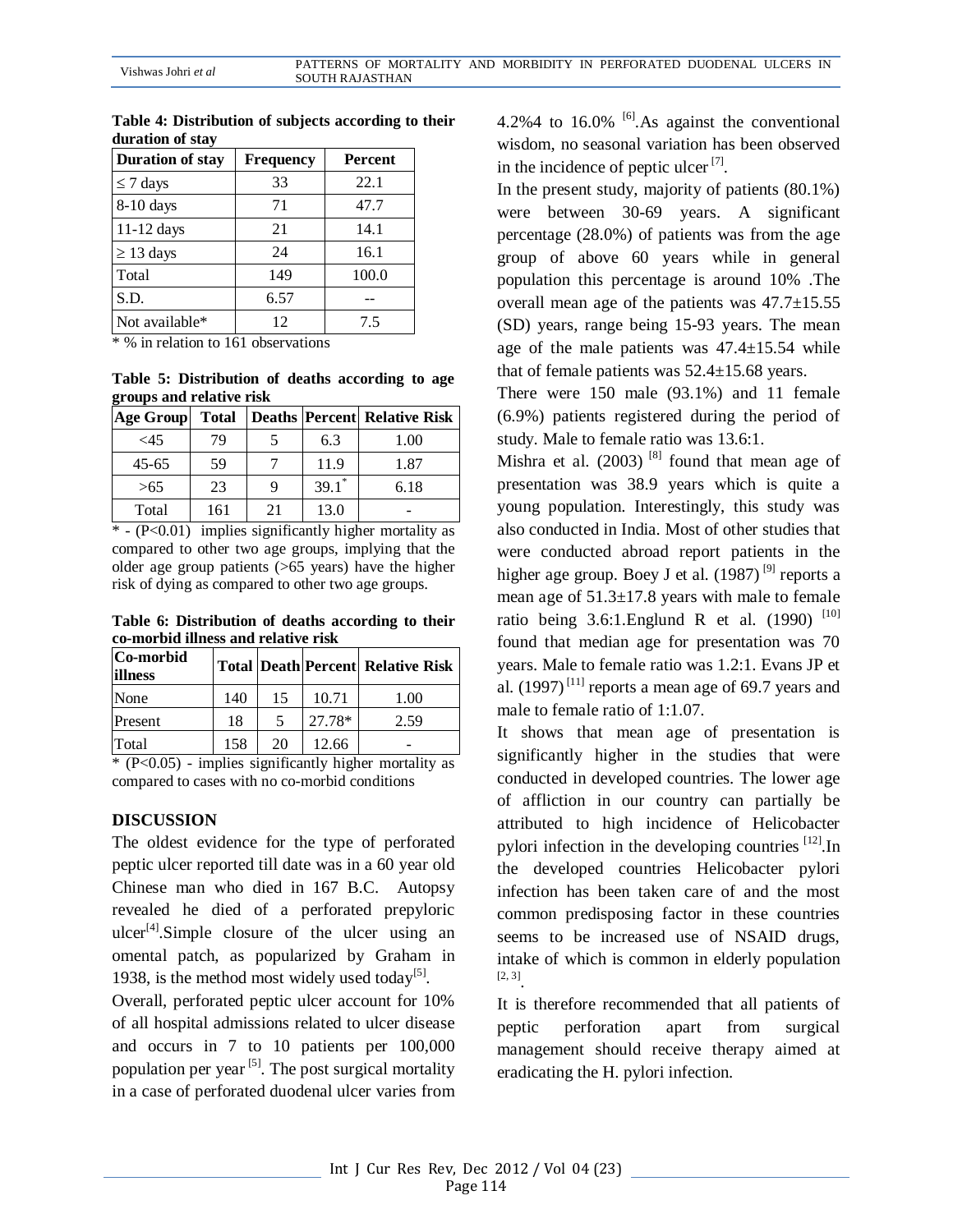In our study, about half (47.2%) of the patients had no history in terms of smoking, NSAID, corticosteroid and immunosuppressive drug intake. Highest association was seen with smoking which was found in 31.1% of patients. The NSAID intake was found in only 6.8% patients. History of corticosteroid intake was only found in one patient.

The personal history of above mentioned variables showed no association with the mortality among the patients.

Contrary to what we found, in an epidemiological study, Langman (1989)  $^{[13]}$  found doubling or quadrupling of the risk of peptic ulcer complications or death in NSAID users. Dayton MT et al.  $(1987)$ <sup>[14]</sup> reported that in their series of 151 patients, 17% had an association with steroid use. They also reported 85% mortality in such patients when their age was higher than 50 years. Jordan PH et al.  $(1995)^{2}$  reported that death rate from perforated duodenal ulcers in older patients has increased, particularly in women older than 65 years age. Circumstantial evidence suggests that this increase is the result of increased use of nonsteroidal antiinflammatory drugs.

This seeming contradiction between the various studies can be explained on the basis of very low incidence of NSAID and corticosteroid intake by patients in our study group.

In our study, a majority (88.6%) of patients were found not suffering from any co-morbid illness. This was because patient's structure had a younger age bias. Due to the same reasons instead of other systemic illnesses, polytrauma (3.8%) emerged as the major category of comorbid illness. These patients were receiving NSAIDs and that may have resulted into duodenal ulcer perforations.

The patients with any co-morbid illness, showed almost 2.6 times higher risk of dying as compared to those who had no co-morbid illness  $(P =$ 0.040).

Similarly, Mishra et al. (2003) <sup>[8]</sup> found significant association between co-morbid illness

and mortality ( $P = 0.0004$ ). Boey J et al. (1982) [15] found significant association between comorbid illness and mortality  $(P < 0.001)$ . Sillakivi T et al.  $(2000)$ <sup>[16]</sup> also found significant association between co-morbid illness and mortality ( $P < 0.001$ ).

In our study, 82.6% patients showed complete recovery after the treatment. Overall 21 patients (13.0%) died during the course of treatment, 7 patients were lost during the post-operative period. They left the hospital against medical advice (3), on request (2) and absconded (2). The mortality in our study would have been higher had these patients stayed, as all of them were terminally ill.

Mortality in male patients was 12.5%. Mortality was higher (27.2%) amongst the female patients  $(P = 0.158$ ; not significant).

As compared to our study Mishra et al  $[8]$  reported less (10.7%) mortality. Boey J et al. (1982)<sup>[15]</sup> reported a very low (4.2%) post-operative mortality rate. Kay PH et al.  $(1978)$ <sup>[6]</sup> have reported a very high mortality of 16.0% in their series of perforated duodenal ulcers.Svanes C et al. (1989)  $^{[17]}$  in their study reported a postsurgical lethality rate of 6.6%. They also reported a higher crude mortality rate for females which was due to the fact that the women studied were older than the men. Sillakivi T et al.  $(2000)$ <sup>[16]</sup> in their study reported 5.6% mortality in surgically treated perforated peptic ulcer. Male mortality was 3.2% and female mortality was higher at 13.7%. Female sex was not found to have an independent effect on mortality in multifactorial analysis. Higher mortality rate in them was again attributed to higher age at the time of presentation.

In our study, 70% of patients reported no postoperative complications. Respiratory infection (14.3%) and MODS (13%) were the more common complications. MODS was found in 21 patients and was found to be almost uniformly fatal.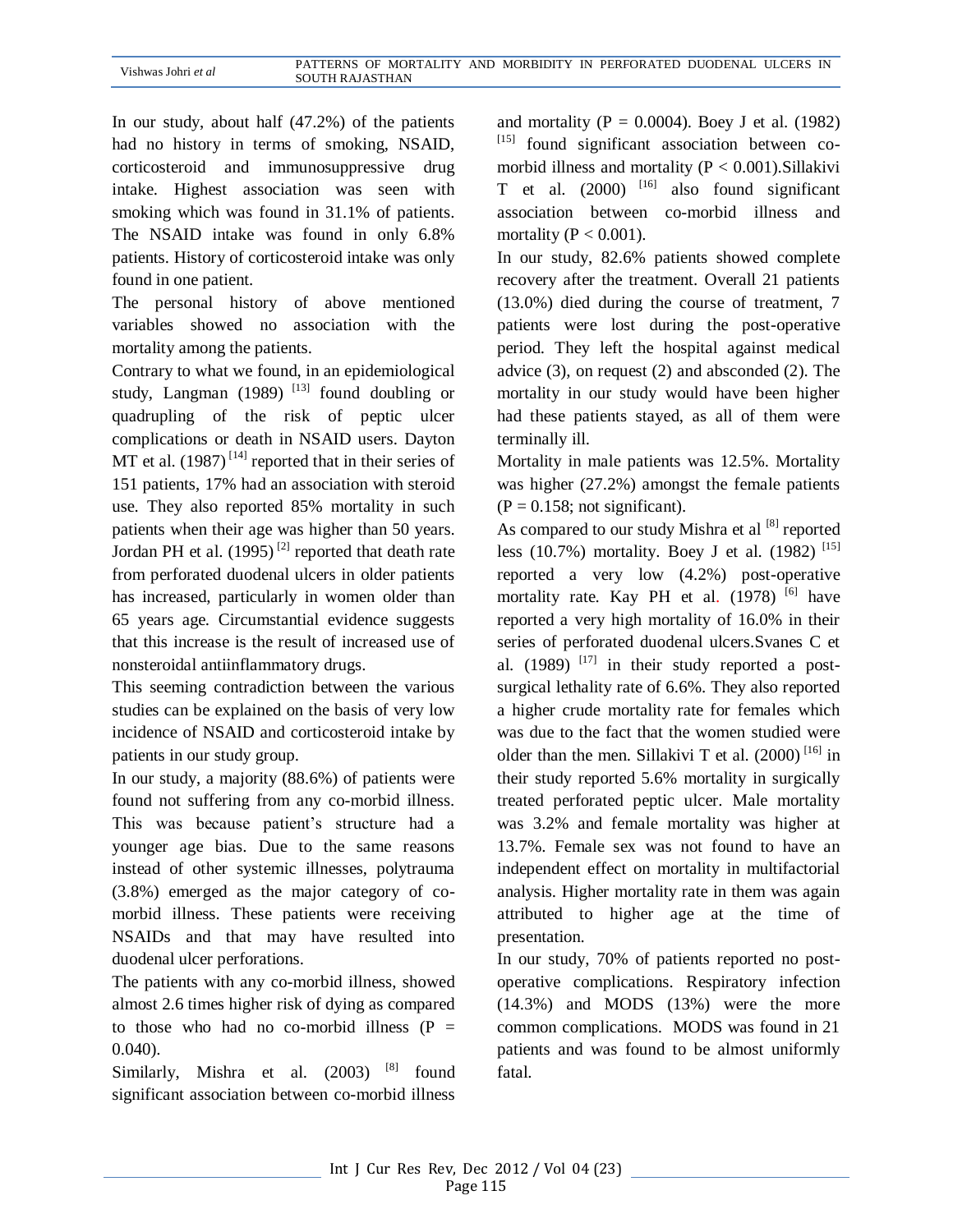In our study, 47.75% patient had a hospital stay of 8-10 days, 22.1% patients had stayed for less than 8 days. The remaining patients had stayed for more than 10 days. The mean duration of hospital stay was  $10.7\pm6.57$  (SD) days. The range of hospital stay varied from 1-57 days.

The mean duration of hospital stay in the study carried out by Mishra et al. $^{[8]}$  was 13.4 days (range 1-54). Boey J et al $(1987)^{9}$  found the median acute hospital stay of 4.9 days. Complications however prolonged hospitalization to a median of 14 days (range2-88).

### **CONCLUSION**

Duodenal ulcer perforation in south Rajasthan is a disease of younger population [47.7±15.55 (SD) years] with overwhelming male preponderance [M:F::13.6:1]. The lower age of patient population is partly attributable to high incidence of H. pylori infection found in them as most of these patients hail from low socio-economic background. And therefore it is strongly recommended that anti H. pylori drug regimen form an essential part in post-operative management of such patients. Almost half of our patient population did not have history of smoking, NSAID, corticosteroid and immunosuppressive drug intake. Owing to younger age bias of study group majority (88.6%) of patients were found not suffering from any comorbid illness, but when present it increased the mortality up to 2.6 times. Overall mortality rate (13%) was on the higher side when compared to other study groups.30% patients had no postoperative complication and those who developed more than one post-operative complication had higher rate of mortality. The average duration of hospital stay was  $10.7\pm6.57$  (SD) days which was consistent with other study groups.

### **Conflict of interest**

The authors report no conflict of interest.

#### **ACKNOWLEDGEMENT**

Authors acknowledge the immense help received from the scholars whose articles are cited and included in references of this manuscript. The authors are also grateful to authors / editors / publishers of all those articles, journals and books from where the literature for this article has been reviewed and discussed.

### **REFERENCES**

- 1. Sanchez-Bueno F, Marin P, Rios A, Aguayo JL, Rohles R, Pinero A *et al.* Has the incidence of perforated peptic ulcer decreased over the last decade? Diag Surg, 2001; 18:444-8.
- 2. Jordan PH, Thornby J. Perforated Pyloroduodenal ulcers: Long – terms results with omental patch closure and parietal Cell Vagotomy. Ann Surg, 1995; 221(5) 479-88.
- 3. Hill AG. Management of perforated duodenal ulcer. In: Holzheimer RG, Mannick JA, editors. Surgical Treatment: Evidence-Based and Problem-Oriented. Munich: Zuckschwerdt; 2001. Available from: http://www.ncbi.nlm.nih.gov/books/NBK692 6/
- 4. Cheng TO. Glimpses of the past from the recently unearthed ancient corpses in china. Ann Int Med, 1984; 101:714-15.
- 5. Jordan PH, Morrow C. Perforated peptic ulcer. Surgical clinics of North America, 1988; 62(2): 315-29.
- 6. Kay PH, Moore KTH, Clark RG. The treatment of perforated duodenal ulcer. Br J Surg, 1978; 65:801-3.
- 7. Negre J. Seasonal periodicity of peptic ulcer: A myth LANCET, 1985; 1: 1504-5.
- 8. Mishra A, Sharma D, Raina VK. A simplified scoring system for peptic ulcer perforation in developing countries. Indian J Gastroeterol, 2003; 22:49-53.
- 9. Boey J, Choi SKY, Alagaratnam TT, Poon A. Risk stratification in perforated duodenal ulcers. Ann Surg, 1987; 2005:22-6.